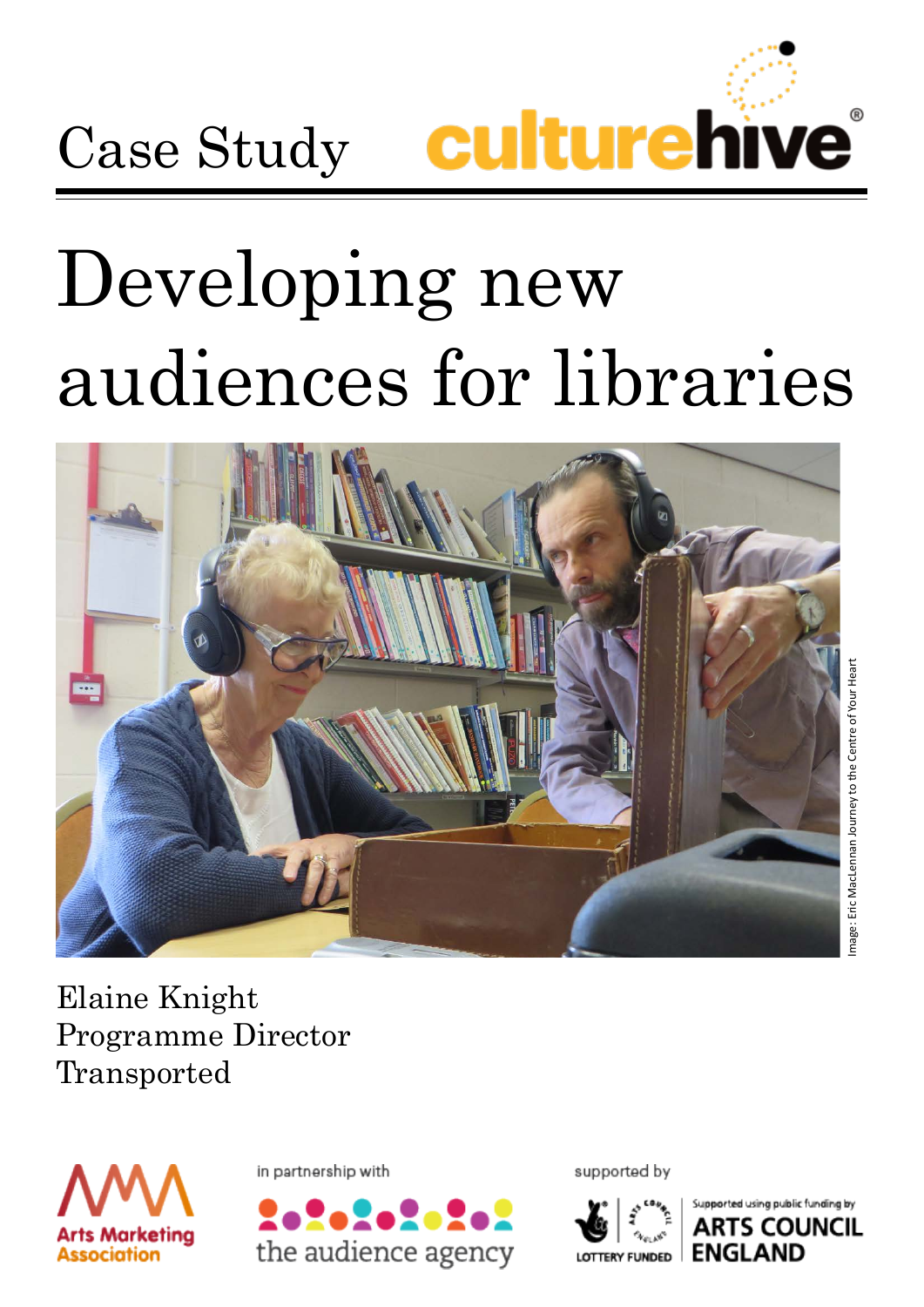Transported is a strategic community-focused programme which aims to get more people in Boston Borough and South Holland enjoying and participating in arts activities.

**Case Study Author:**  Elaine Knight Transported

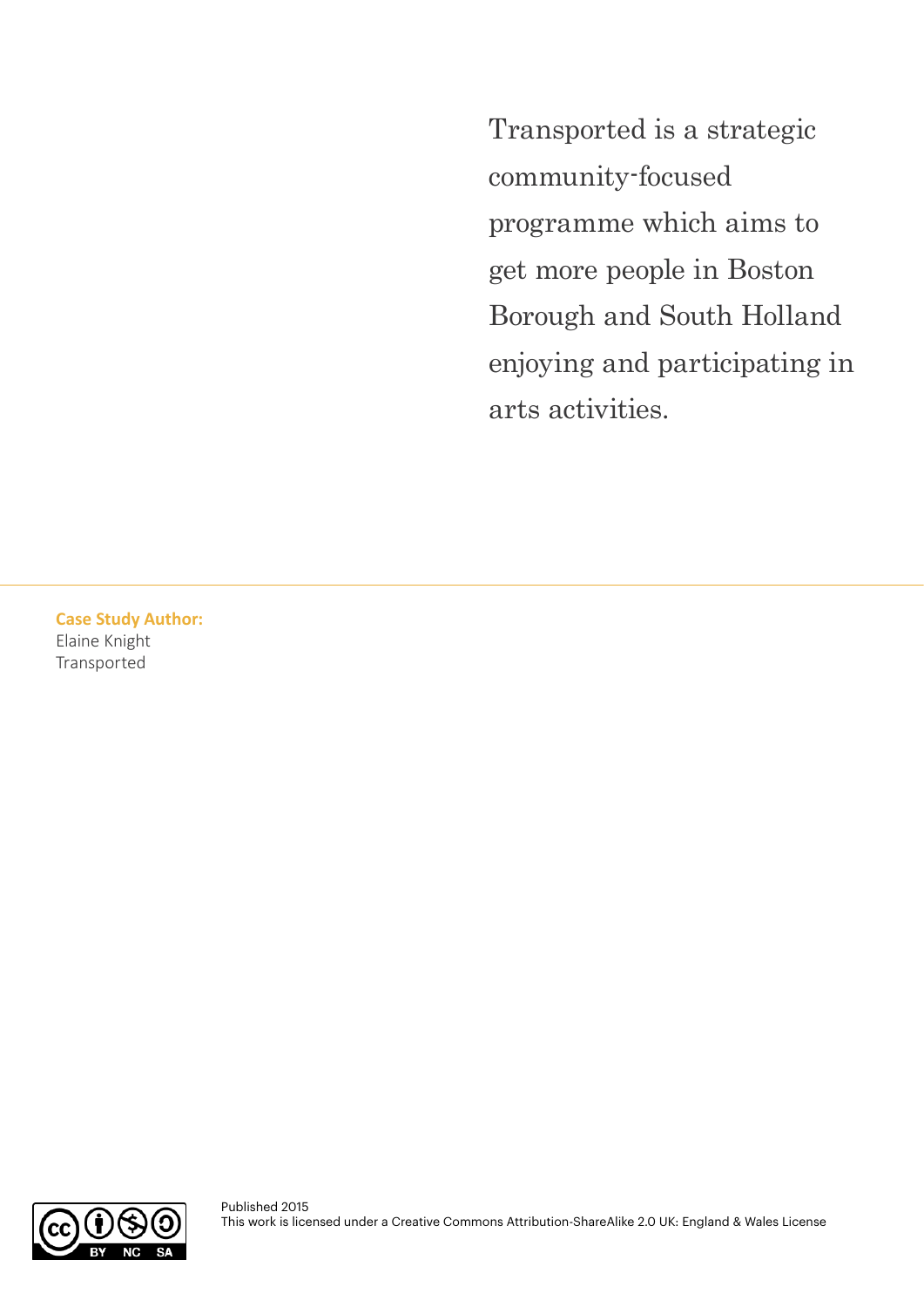### Background Transported's Journey to the Centre of Your Heart

#### **About the project**

Transported is a strategic community-focused programme which aims to get more people in Boston Borough and South Holland enjoying and participating in arts activities. It is funded by the Creative People and Places fund from Arts Council England.

As part of the second phase of the project, Transported had eleven different strands of arts activity including one working with Lincolnshire County Council Library Service entitled Open Book.

Transported was keen to work in libraries as community hubs which offered opportunities beyond ordinary library use. Library Managers saw an opportunity to do something different at a difficult time for the library service itself.

The artist, Eric MacLennan, had just completed a piece for Birmingham Library. He had already developed some ideas, inspired by the philosophy of Xavier de Maistre - looking at the everyday so it's extraordinary and new, and even tiny journeys, with the outlook of a great explorer, are filled with discovery and surprise!

#### **Objectives**

- Engaging library service users in the arts
- Bringing new audiences into libraries through the arts
- Introducing the libraries as arts venues and community hubs
- Empowering the staff at the libraries to want to carry on bringing more arts experiences into the libraries
- Empowering the library users to want to carry on bringing more arts experiences into the libraries
- Offering one-to-one arts experiences to the public for free

#### **Target Audience**

- Library service users in Boston Borough and South Holland
- General public in Boston Borough and South Holland
- Library staff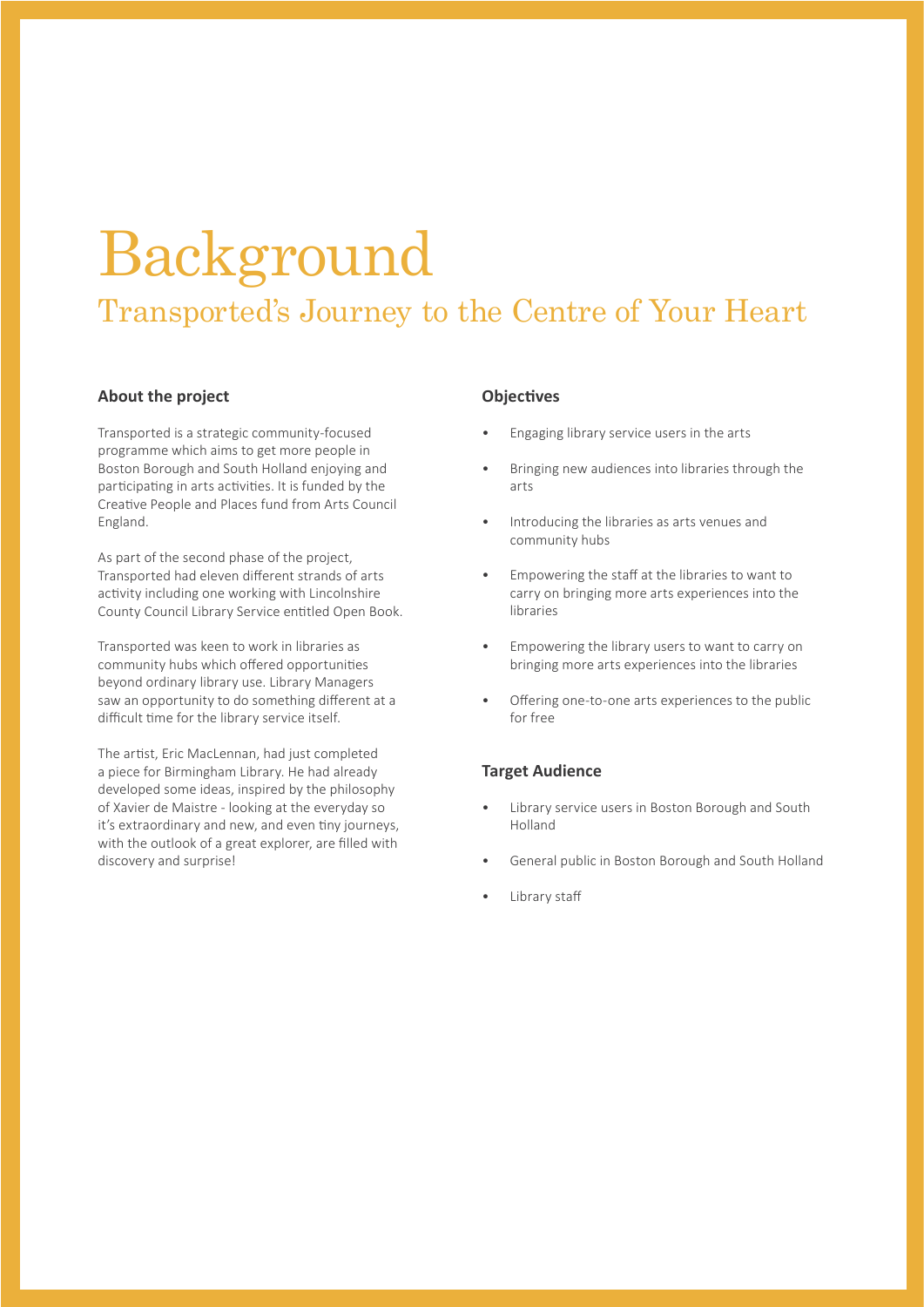## The Journey

Transported appointed an artist who spent a week of research and development time in the libraries involved in the project.

Following that there were two weeks of performances in five libraries across two districts.

Visitors were taken in a 'warm and gentle way' to observe the performances before they decided whether they wanted to participate.

There were three different pieces visitors could choose to experience:

1. Suitcase - a chance for people to look at everyday objects chosen and/or offered by previous audience members

2. Journey to the Centre of your Heart - a 14 yard journey across the library involving different encounters and experiences along the way

3. A 'spoof' lecture - a short history of the fork inspired by the least borrowed book in Lincolnshire!

Library staff were particularly instrumental in supporting performances and in some cases also participating.

#### **Outcomes**

- The performances were actively welcomed by the library staff
- One-to-one experiences were offered to the public free of charge
- It offered something which is quite innovative and experimental to people who have no preconceptions
- The project offered the chance to connect for people, especially those who might be ignored in society like some older people
- From a library perspective, it helped provide an alternative focus at a time when the library service itself had been under great strain and disruption
- It also showed that the library can offer a wider service and support its customers in different ways